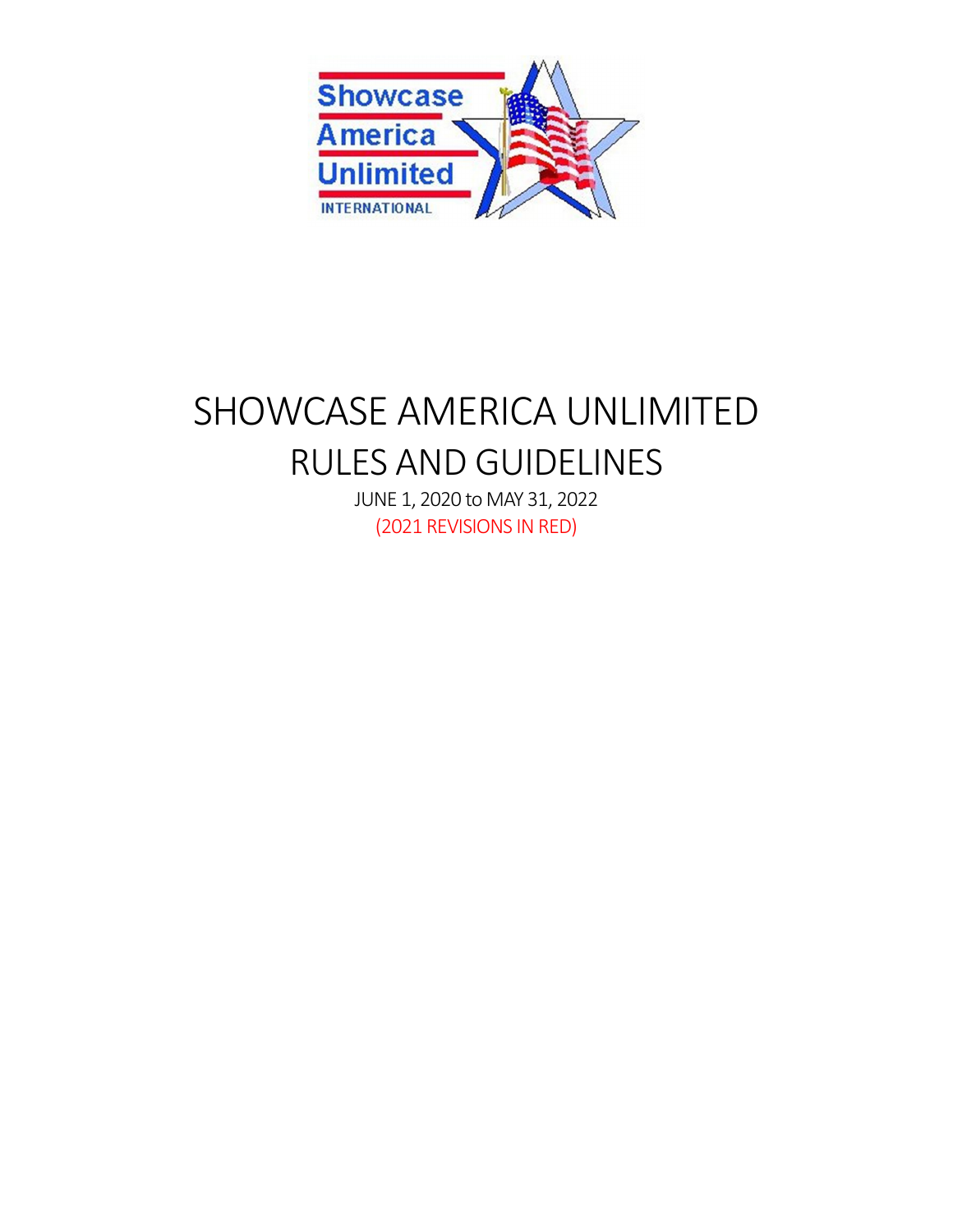# **Contents**

| I.        | <b>ELIGIBILITY</b>                                                       | 4 |
|-----------|--------------------------------------------------------------------------|---|
| ΙΙ.       | <b>AGE DIVISIONS</b>                                                     | 4 |
| III.      | <b>COMPETITIVE LEVELS</b>                                                | 4 |
| А.        | Nova (Recreational /community teams): Offered for JUNIOR AND SENIOR ONLY | 4 |
| В.        | Classic (Intermediate teams)                                             | 4 |
| C.        | Select (Advanced teams)                                                  | 4 |
| D.        | Superstar Category (Only 1 category - All ages)                          | 5 |
| IV.       | <b>CATEGORIES</b>                                                        | 5 |
| А.        | Pom Category                                                             | 5 |
| В.        | Jazz Category                                                            | 5 |
| C.        | <b>Kick Category</b>                                                     | 5 |
| D.        | Lyrical/Modern/Contemporary Category                                     | 5 |
| Ε.        | <b>Hip Hop Category</b>                                                  | 5 |
| F.        | Open Category                                                            | 5 |
| G.        | <b>Officer Category</b>                                                  | 5 |
| Η.        | Solo and Ensemble Categories                                             | 5 |
| V.        | <b>GENERAL GUIDELINES</b>                                                | 6 |
| Α.        | Safety                                                                   | 6 |
| <b>B.</b> | <b>Time Limits</b>                                                       | 6 |
| C.        | Order of Categories                                                      | 6 |
| D.        | Music                                                                    | 6 |
| Ε.        | Coaching                                                                 | 6 |
| F.        | <b>Rule Changes</b>                                                      | 6 |
| G.        | <b>Election of Officers</b>                                              | 6 |
| VI.       | PENALTIES                                                                | 7 |
| Α.        | <b>National Colors</b>                                                   | 7 |
| В.        | $1/10$ point                                                             | 7 |
| C.        | 1 point                                                                  | 7 |
| D.        | 2 points                                                                 | 7 |
| Ε.        | 5 points                                                                 | 7 |
| F.        | 10 points                                                                | 7 |
| G.        | Disqualification                                                         | 7 |
| VII.      | <b>JUDGING</b>                                                           | 7 |
| VIII.     | AWARDS                                                                   | 7 |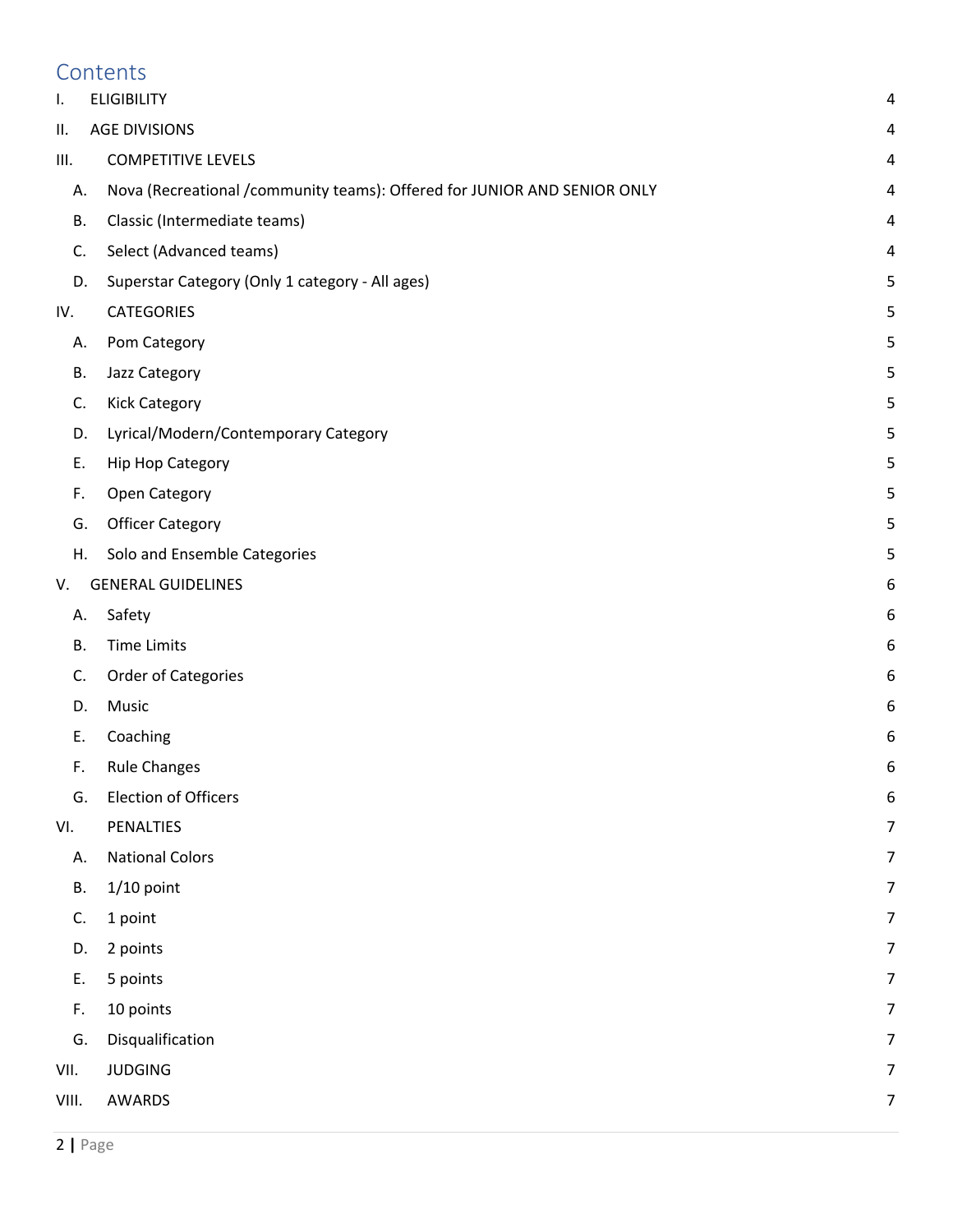| Α.        | Nova and Classic Team Ratings                                   | $\overline{7}$ |
|-----------|-----------------------------------------------------------------|----------------|
| В.        | <b>Select Team Ratings</b>                                      | 7              |
| C.        | Trophies/Rosettes                                               | 8              |
| D.        | <b>Grand Championships</b>                                      | 8              |
| Ε.        | Judges' Elite Awards                                            | 8              |
| F.        | Awards/Superstar Division                                       | 8              |
| IX.       | <b>FEE STRUCTURE</b>                                            | 8              |
| А.        | Membership Fees                                                 | 8              |
| <b>B.</b> | Fees/Teams                                                      | 8              |
| C.        | Fees/Solo and Ensembles at all Team Contests (Except Nationals) | 8              |
| D.        | Fees/Fall Preliminary, Stand-Alone Solo/Ensemble Contests       | 8              |
| Х.        | NATIONAL CHAMPIONSHIPS                                          | 8              |
| А.        | Eligibility                                                     | 8              |
| В.        | Judging                                                         | 9              |
| C.        | Fees/Nationals                                                  | 9              |
| D.        | <b>Nationals Daily Format</b>                                   | 9              |
| Ε.        | <b>Grand Champion (GC)</b>                                      | 9              |
| F.        | Best of the Best (Junior and Senior Teams Only)                 | 9              |
| G.        | Dancers of the Year                                             | 10             |
| Η.        | Captain of the Year                                             | 10             |
| Ι.        | <b>Nationals Award Structure</b>                                | 10             |
|           | SOLO AND ENSEMBLE COMPETITIONS                                  | 11             |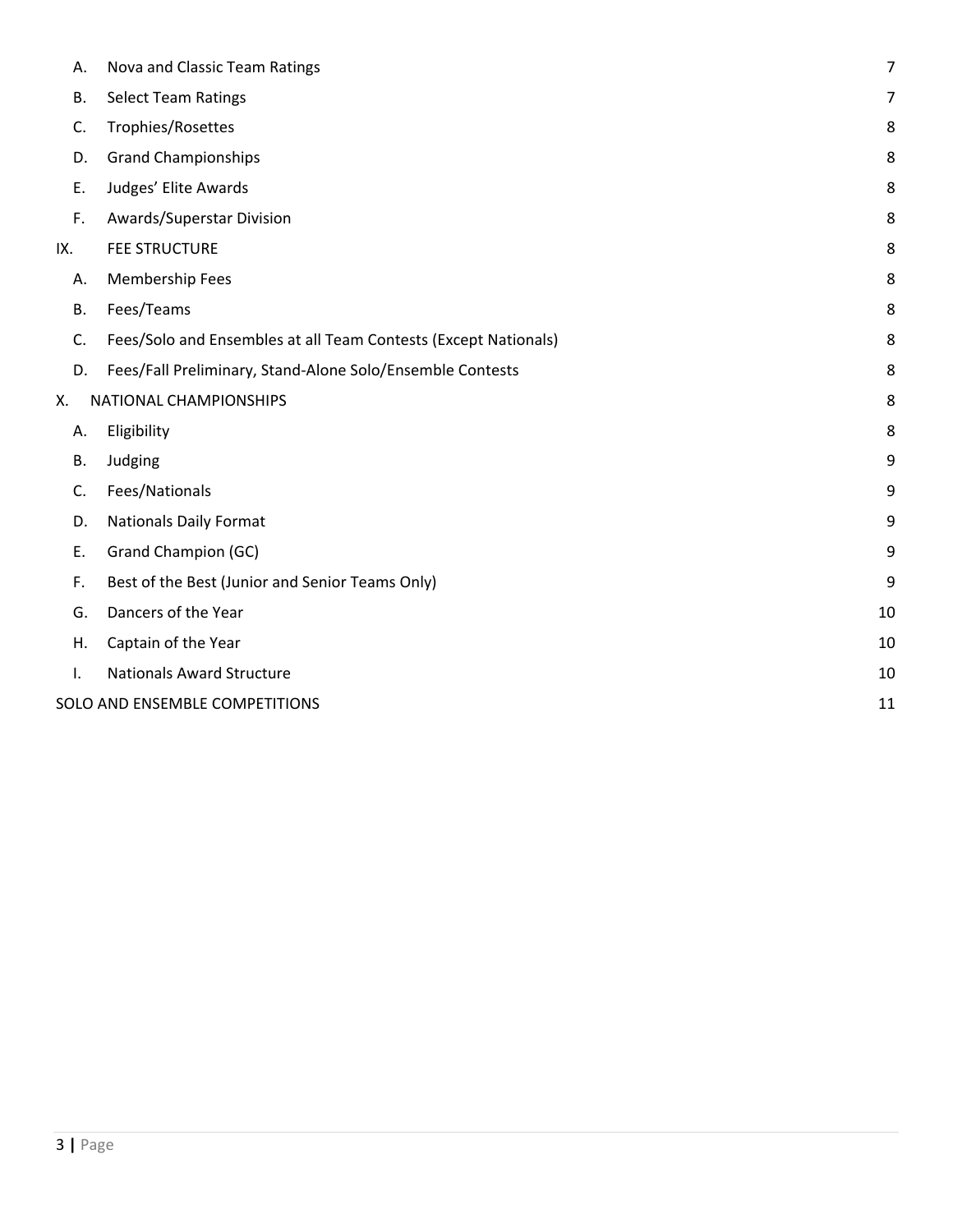# I. ELIGIBILITY

Any college, school, studio or community sponsored dance team will be eligible to compete. Directors must be able to provide proof of grade level upon request. Teams may have no more than 10% (rounded up) of its members in a younger age category.

# II. AGE DIVISIONS

- Tinys: Pre-Kindergarten (up to age 6)
- \* Primary Teams: Grades K‐3
- \* Elementary Teams: Grades 4‐6
- \* Junior Teams: Grades 7‐9
- \* Senior Teams: Grades 10‐12
- \* Adult/College Teams: High School Graduates

# III. COMPETITIVE LEVELS

All age divisions will always be divided Classic and Select Teams may choose to place some routines in Classic and some routines in Select.

# A. Nova (Recreational /community teams): Offered for JUNIOR AND SENIOR ONLY

This competition level is for beginning dancers who have little or no experience competing. Teams who have one of more of these characteristics should consider placing themselves in this category:

- \* *Fairly newly formed or a majority of new members*
- \* *Rehearse 1‐2 times per week*
- \* *Emerging talent*
- \* *Less technical dancers*
- \* *Less floor patterns and emphasis on show design*
- \* *Little audition requirements, if any*
- \* *Will receive scores, rating ribbons and placements*

# B. Classic (Intermediate teams)

This competition level is for the intermediate or "on the rise" dancers, and is recommended for dancers who have had approximately 2‐5 years' experience:

- \* *Fairly new to competition*
- \* *Showing great potential*
- \* *Some advanced dancers mixed with average and novice dancers*
- \* *Mixed levels of abilities*
- \* *Some audition requirements*
- \* *Will receive scores, rating ribbons and placements*

Nova and Classic Category: It is suggested that gymnastics and stunts need to be an accessory to the dance, and not the FOCUS of the dance. Judges will use this as ONE of the criteria to move a team up to select. **Gymnastics/acrobatic/tumbling elements must enhance, not define the routine.**

# C. Select (Advanced teams)

This competition level is for top‐level competitive dancers performing at an advanced technical level. Teams who have one of more of these characteristics should consider placing themselves in the Select Category:

- \* *Experienced, competitive team*
- \* *Concentrated rehearsal every week*
- \* *Experienced dancers*
- \* *Technically trained dancers*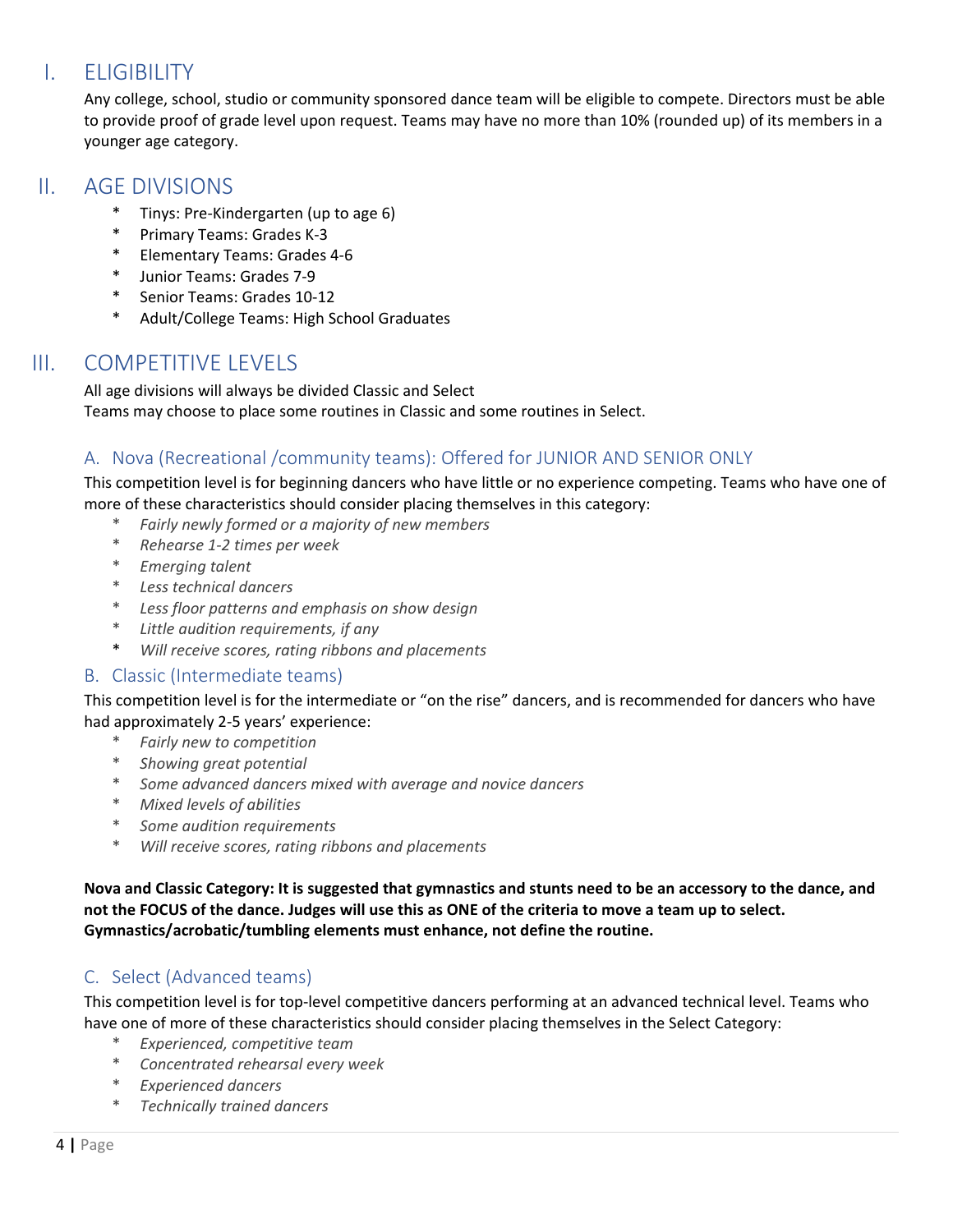- \* *More emphasis on floor patterns and show design*
- \* *Emphasis on unique choreography and stylistic movement*
- \* *Will receive scores, rating ribbons and placements*

# D. Superstar Category (Only 1 category ‐ All ages)

Teams which consist of a number of dancers who experience mental, social, and/or physical delays. Typically abled dancers may join as coaching partners, leaders, etc.

**Teams may not change levels after the performance schedule has been completed and/or after trophies are ordered.** 

**Based on judges' discretion and on preliminary competition results, the head judge may move a soloist, an ensemble or a team up a competitive level for a specific contest or for Nationals.**

# IV. CATEGORIES

## A. Pom Category

Any routine which exclusively uses poms in the majority of the routine. Emphasis on color, patterns, total picture, audience appeal and energy.

#### B. Jazz Category

Any routine using mostly dance moves, such as turns, leaps and jazz combinations.

#### C. Kick Category

Any routine which is primarily choreographed to feature a variety of kick sequences. A minimum of 35 kicks for Select Level; 25 for Nova and Classic, and all competitive levels of Elementary. Teams must use a minimum of 3 types of kicks. Not available to primary or tiny teams.

## D. Lyrical/Modern/Contemporary Category

Any routine which focuses on the emotional interpretation of the music. Emphasis on constant flow of movement using balletic or modern styles. Not available to Primary or Tiny teams.

#### E. Hip Hop Category

Any routine which focuses on execution, synchronization, body control, rhythm. May include hip hop, break dancing, pop‐lock, crump, etc. Special care should be taken in this category to evaluate lyrics and movements for appropriateness for the age and audience. Simply eliminating words often does not dilute an inappropriate meaning.

#### F. Open Category

This category is open to all teams. There is no restriction on type of routine or number of props. The category could include, but is not limited to musical theatre, a second routine in a category already performed, tap (with floor protection), Flag and rifle, acro, Production. The time limit is increased in this category to 5 minutes.

#### G. Officer Category

The officer line must have at least 2 participants and not more than 50% of the total team size. Any style or category may be performed. Officer category teams are only divided by age divisions (no Nova, Classic, Select divisions). Officer scores are not included in the Grand Champion calculations.

#### H. Solo and Ensemble Categories

Some contests will offer solo and ensembles as part of their regular team competition. Routines may be of any genre. Participants will have a total of 3 minutes in the performance area. Ensembles may not compete as officer lines at the same competition and vice‐versa.

- 1. Mini Ensemble 2 ‐ 3 dancers
- 2. Ensemble 4 to 8 dancers
- 3. Super Ensemble 9 or more dancers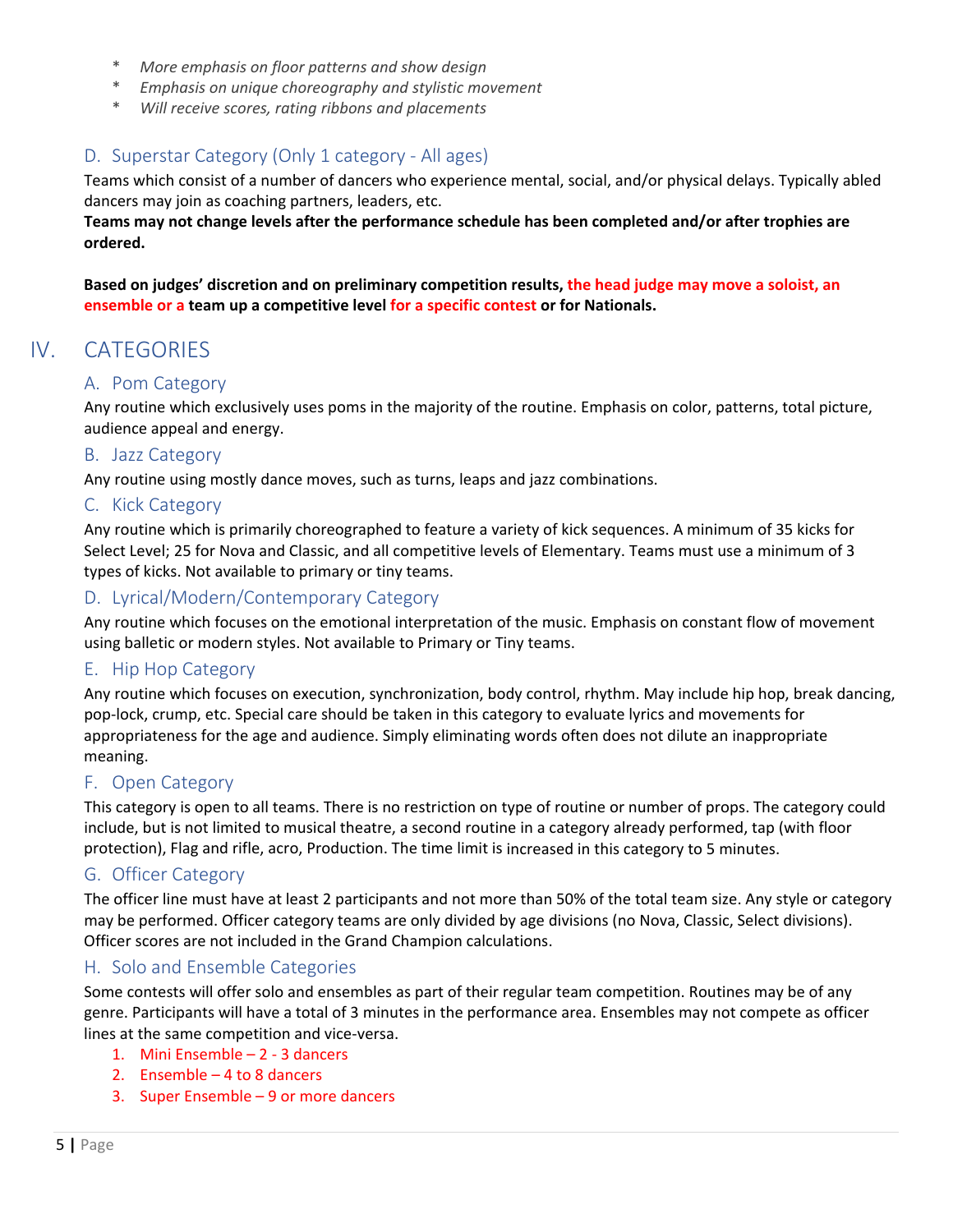# V. GENERAL GUIDELINES

# A. Safety

SCAU and Contest Directors demand that shows be designed with dancers' and spectators' safety in mind. Injurious moves should be omitted. SCAU scores sheets do not include points for any show design which may endanger performers or spectators. Directors take responsibility for stunts not monitored by a spotter. Props must be constructed with safety in mind. Maximum height of 8 feet should be considered. Backdrops must be built to enter a regular door (32" x 78") without the center bar being removed. Special effects such as smoke, balloons, need to be approved by the contest director and/or local fire marshal (if necessary). Glitter may not be used. Footwear must be safe and appropriate for use on the gymnasium floor and are subject to each contest's restrictions.

## B. Time Limits

Each team will be given a block of 4 minutes (5 minutes for Open; 3 minutes for Solo/Ensembles) in which to complete the following: entrance and exit (which are not judged); clearing of all props; the routine.

## C. Order of Categories

The order of performance categories will be: Jazz; Lyrical/Modern/Contemporary; Pom; Kick; Open; Hip Hop; Officer.

#### D. Music

All music must be recorded on a quality CD or in whatever mode the contest requires. ONE routine should be on a single CD. CD's need to be clearly marked with team name; division; age; and category. At certain events music may be required to be submitted via email. Music must be appropriate for a general audience. No live music is permitted unless created by the performers with props. It is suggested that teams provide a representative at the DJ location in order to supervise issues with music. A team will be penalized if there is a music issue and there is not a representative there to immediately rectify the situation and the team runs into overtime.

#### E. Coaching

Advisors or other adults shall not coach or prompt team members (exception: Tinys, Primary teams and the Nova Division).

#### F. Rule Changes

All suggested rule changes must be presented in writing to the Board of Di‐ rectors by March 1st for review and discussion.

#### G. Election of Officers

Officers and Board of Directors shall be elected every two years on the even years. Persons interested in running for an office position should be nominated to the vice-president before August 1st of each even year. Officers are: Chief Operating Officer; Vice‐ President; Treasurer; Secretary; Nationals Coordinator; Ways and Means Coordinator; Board of Directors; Directors' Advisory Panel (no voting ability, consultation only).

Team set ups and entrances/exits are not judged. Walls, spectators, bleachers, steps are out of bounds. No other **boundaries are in effect. Teams will enter from the judges' left and exit to their right.**

# VI. PENALTIES

# A. National Colors

Teams using the flag of the United States must adhere to all guidelines of the U.S. Flag Code (http://www.legion.org/flag/code)

#### B. 1/10 point

Memory; conduct; prop or costume failure or drop; missing prop or costume

#### C. 1 point

Second and subsequent 30 seconds over time block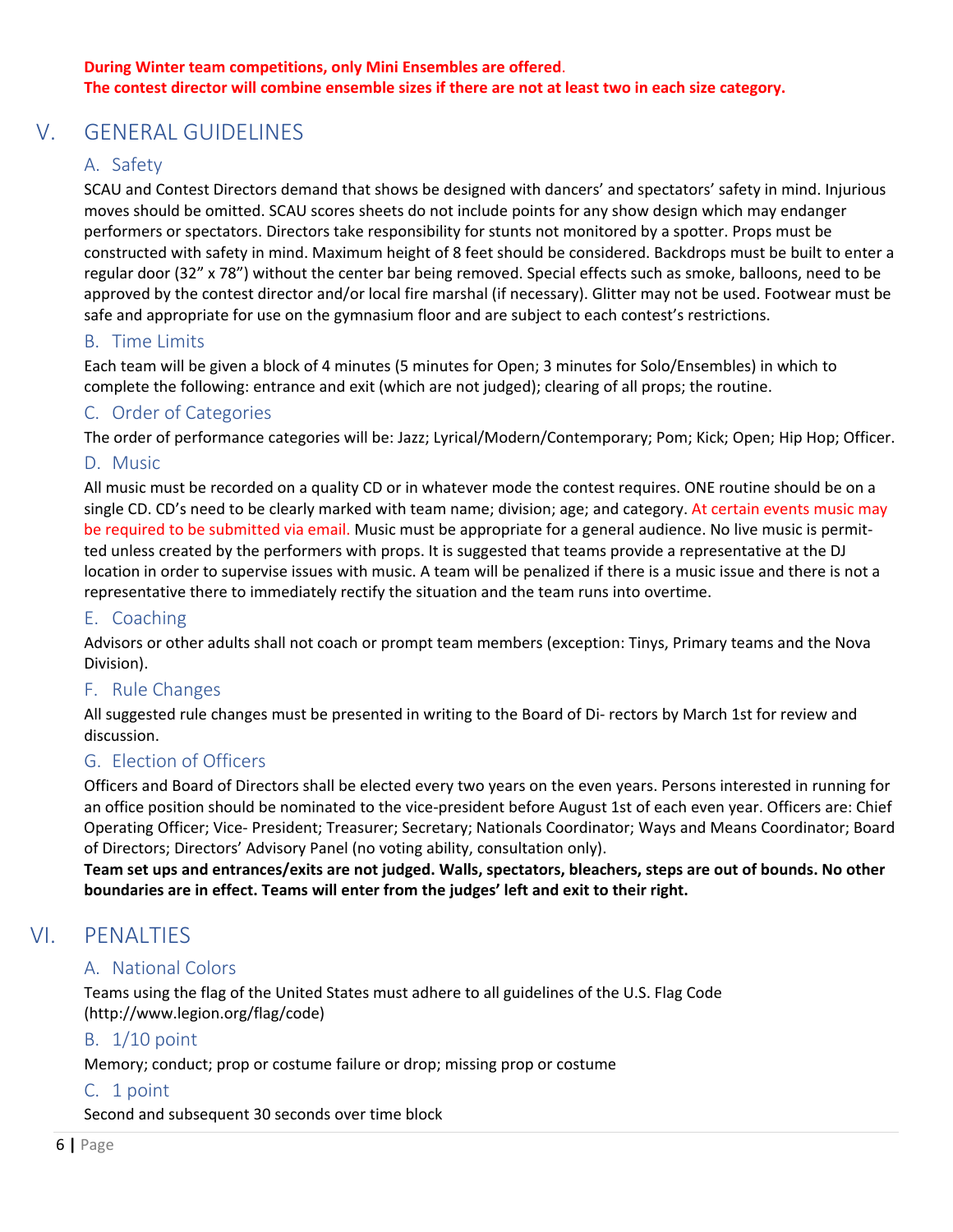# D. 2 points

Delay of contest; no music representative; touching walls, bleachers, spectators

## E. 5 points

Time block violation; adult coaching

#### F. 10 points

Failure to meet kick minimum; inappropriate lyrics or moves; unauthorized videotaping; flash photography

## G. Disqualification

Failing to meet category rules; live music; profanity; poor sportsmanship; gestures in poor taste; damage to contest floor; use of unauthorized special effects; parent or other than coach contacting an SCAU official regarding contest results

# VII. JUDGING

A minimum of 2 judges + a floor manager will evaluate all routines. At contests where there are more than 2 judges, the lowest judge's score will be dropped. The decisions of the judges are final. In case of a tabulation error where placement or rating is involved, such errors will be corrected if notified within 24 hours. Only SCAU judges will be used for tabulation. Only the director/coach of a team is permitted to contact an SCAU official or judge regarding questions or suggestions.

# VIII. AWARDS

All Divisions: A rating system is used for all contests. Each team will receive a ribbon award for each rating:

| <b>RATING</b>        | <b>RIBBON COLOR</b> | <b>TOTAL SCORE</b> |
|----------------------|---------------------|--------------------|
| Outstanding          | White               | $55 - 74.9%$       |
| Excellent            | Red                 | $75 - 78.9%$       |
| High Excellent       | Pink                | $79 - 82.9%$       |
| Superior             | Blue                | $83 - 86.9%$       |
| <b>High Superior</b> | Light Blue          | $87 - 91.9%$       |
| Ultimate Star        | Silver/Teal         | $92 - 94.9%$       |
| Showcase Star        | Red, White and Blue | $95 - 97.99%$      |

## A. Nova and Classic Team Ratings

# B. Select Team Ratings

#### All of the above awards, PLUS

| <b>RATING</b>    | <b>RIBBON COLOR</b> | <b>TOTAL SCORE</b> |
|------------------|---------------------|--------------------|
| Showcase Diamond | Gold                | $98 - 100%$        |

# C. Trophies/Rosettes

At regular, regional and State contests, a team will receive either rosette ribbons or trophies for placements of at least 1st, 2nd, or 3rd in each age/category/competitive level—if applicable. If there are more than 6 teams in an age/category/competitive level, the rosettes and/or trophies awarded will be 50% (rounding up—so if there are 7 teams in an age/category/competitive level, 4 trophies/rosettes will be awarded) Rosettes will be phased out after June 1, 2022.

# D. Grand Championships

A Grand Championship (GC) will be awarded to the team in each age division who has the highest AVERAGE score of the top 3 (top 2 scores for Elementary/Primary teams) scoring routines performed that day. Tiny teams are not eligible. Primary/Elementary teams must compete in 2 categories; Junior/Senior/Adult teams must compete in 3 categories. The top 3 routines (Junior/Senior) or 2 routines (Elementary/Primary) will be used for GC calculation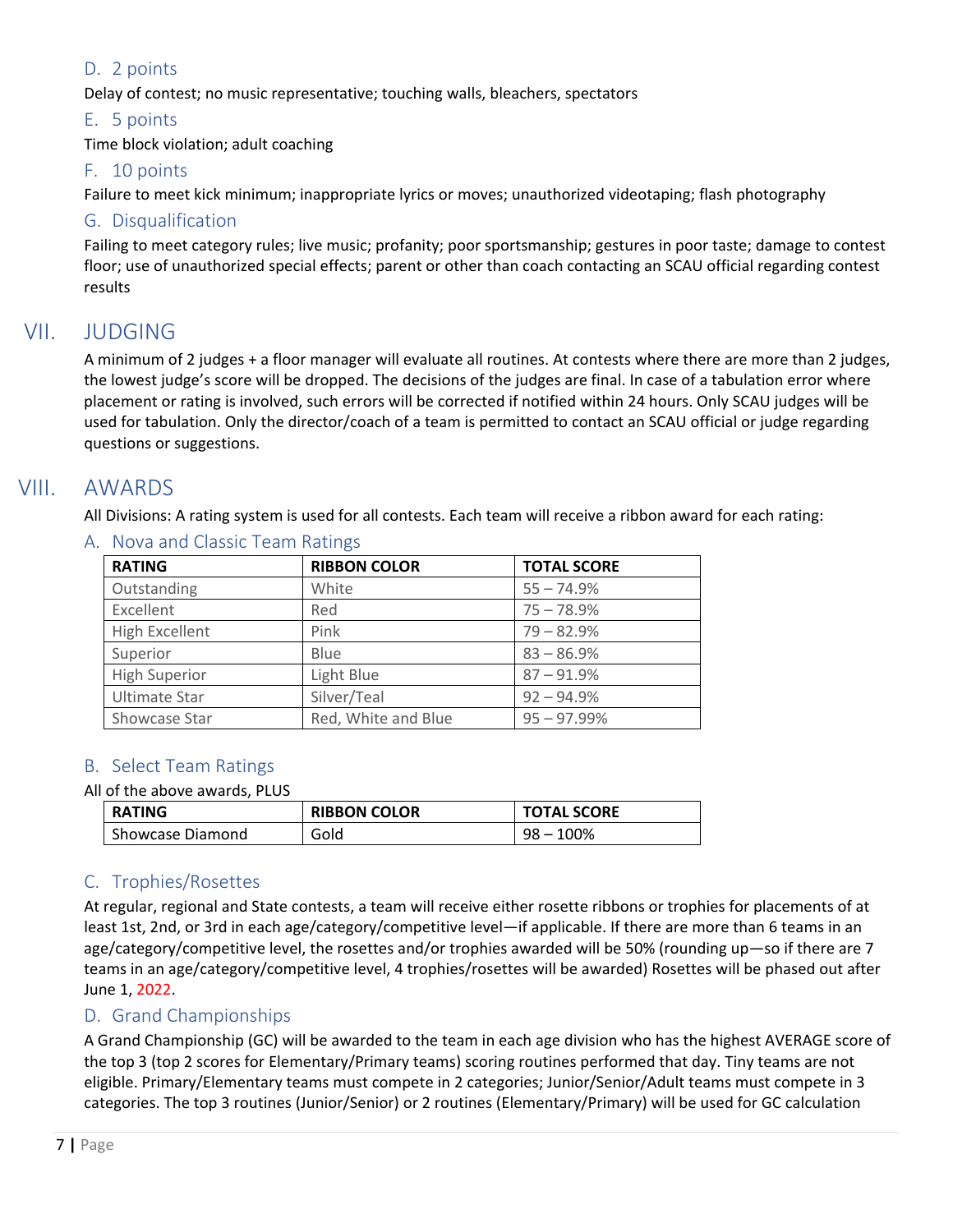must be in different categories. If a team divides its routines between Classic and Select, in or der to be eligible, it would need to have 3 routines in Classic and/or 3 routines in Select. The routines considered for the GC trophy must be in different categories (3 for Junior/Senior) (2 for Primary/Elementary).

#### **Example: Senior Team does routines in jazz, kick, and two hip hop routines**

## The tabulators will count the three highest scores in 3 different categories (jazz, kick and highest of the two hip **hop scores)**

# E. Judges' Elite Awards

At each contest, at least 10 Judges' Elite Awards will be awarded in the following categories:

- Best Technique  $(2-1$  from each set of judges)
- \* Best Show Design (2—1 from each set of judges)
- \* Best Choreography (2—1 from each set of judges)
- Best Showmanship  $(2-1$  from each set of judges)
- \* Most Entertaining (2—1 from each set of judges)

## **Judges' Choice Awards: Certificates may be awarded for additional judges' choice awards.**

# F. Awards/Superstar Division

At regular contests, a team will each receive one trophy (24" minimum height) for Judges' Choice Awards—To be determined by the judges for areas such as showmanship, energy, show design, special performances, etc.

# IX. FEE STRUCTURE

# A. Membership Fees

Initial membership fee per team is \$200; renewal fee is \$100. Member‐ ships postmarked after November 1st of each year will be charged \$400 and \$200 respectively. A 5% service charge will be charged for credit card payments.

# B. Fees/Teams

The entry fee for regular contests will be \$100 for SCAU members (\$125 for non‐ members) per category entered. In addition, a \$45 PER TEAM entry will be collected for medic fee, awards, and rosette placement ribbons/trophies. The fees for Regional and State Championships will be \$150 for SCAU members and \$200 for non-members.

# C. Fees/Solo and Ensembles at all Team Contests (Except Nationals)

\$60 for SCAU Members; \$70 for non‐members; \$90 for ensembles.

# D. Fees/Fall Preliminary, Stand‐Alone Solo/Ensemble Contests

The cost per performance is \$70.

# X. NATIONAL CHAMPIONSHIPS

# A. Eligibility

Teams must compete at a minimum of two contests, including its State Championship, if available, to be eligible for Nationals.

# B. Judging

Judges will not use audio at Nationals. The same judges will be assigned to all categories within a size/age bracket.

# C. Fees/Nationals

| <b>Age Division/Category</b> | <b>Members</b> | <b>Non-Members</b> |
|------------------------------|----------------|--------------------|
| Primary (3 routines)         | \$570          | \$880              |
| Elementary (3 routines)      | \$725          | \$1,035            |
| Junior (3 routines)          | \$725          | \$1,035            |
| Senior (3 routines)          | \$725          | \$1,035            |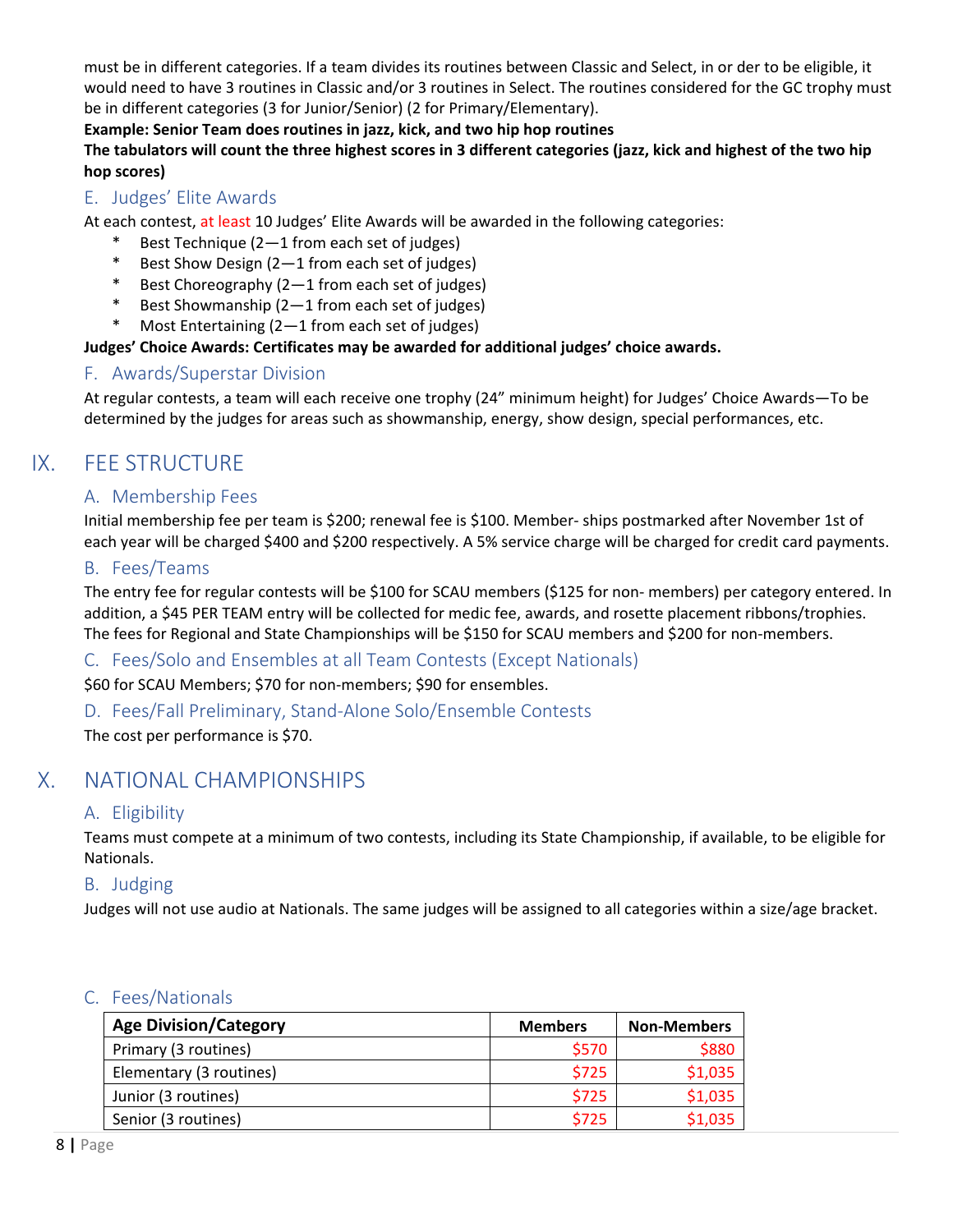| Adult/College (3 routines)                       | \$725 | \$1,035 |
|--------------------------------------------------|-------|---------|
| Officer (not competing in other team categories) | \$210 | \$440   |
| Solos                                            | \$105 | \$130   |
| Ensembles                                        | \$155 | \$180   |
| Each Additional routine in all age divisions     | \$155 | \$155   |

# D. Nationals Daily Format

- \* **Friday Late Afternoon/Evening:** Solos and Ensembles
- \* **Saturday:** Juniors and Seniors including Junior and Senior Officers
- \* **Sunday Morning:** Tinys, Primary, and Elementary including Tiny, Primary, and Elementary Officers
- **Sunday Afternoon:** Best of the Best-see below

## **Tiny, Primary, Elementary, and Officer Lines will only perform once for National titles.**

- E. Grand Champion (GC)
	- 1. **Tiny Teams** ‐ Not eligible
	- 2. **Primary/Elementary** Teams must compete in at least 2 categories (excluding officer). The top 2 routines from Saturday's performances will be used for the Grand Champion calculation.
	- 3. **Junior/Senior** ‐ Teams must compete in at least 3 categories (excluding officer). The top 3 routines from Saturday's performances will be used for the Grand Champion calculation.

**The routines considered for the GC trophy must be in different categories (3 for Junior/Senior) (2 for** Primary/Elementary). If a team divides its routines between Classic and Select, in order to be eligible, it would **need to have 3 routines in Classic and/or 3 routines in Select.** 

**Grand National Championships will be awarded in Primary Classic; Primary Select; Elementary Classic; Elementary Select; Junior Classic; Junior Select; Senior Classic; and Senior Select.**

## F. Best of the Best (Junior and Senior Teams Only)

- 1. Tabulators will select the top routines from both Classic and Select (Junior and Senior) teams to re‐compete in the Best of the Best. Classic teams will re-compete their ONE highest scoring routine only; Select teams may place a maximum of 3 routines.
	- a. Judges at their discretion, may select one or more Wild Card teams (teams who have reached their maximum or have not otherwise placed that routine in by scores) to move forward to Best of the Best based on entertainment factor, audience appeal, etc.6
	- b. Scores will be wiped cleaned after Saturday's announcement. The Best of the Best competition is a stand‐alone score on Sunday.
	- c. Best of the Best rosettes and/or trophies will be given to the Top Ten scoring INDIVIDUAL routines, based on Sunday scores only.

# G. Dancers of the Year

The judges will select a maximum of one dancer per age division at each contest (except Nationals) to receive a "Dancer of the Year" nomination. Dancer of the Year Nominees will all be invited to perform at Nationals following the Best of the Best performances. No overall winner will be selected.

# H. Captain of the Year

The penalty judge will provide comments and a rating for any team which wishes to present a captain. While a captain may choose to do a salute and a team entrance, it is not necessary and is not scored in any way. The penalty judge will give comments for improvement and commendation and will award a rating ribbon. If a team presents a captain, he/she will be scored in the first category in which the captain appears. Only one captain will be scored per team. A maximum of one captain in each age category will be recognized at each contest as a Captain of the Year Nominee. At Nationals, those nominees will be invited to perform at Sunday's Best of the Best performance. No overall winner will be selected.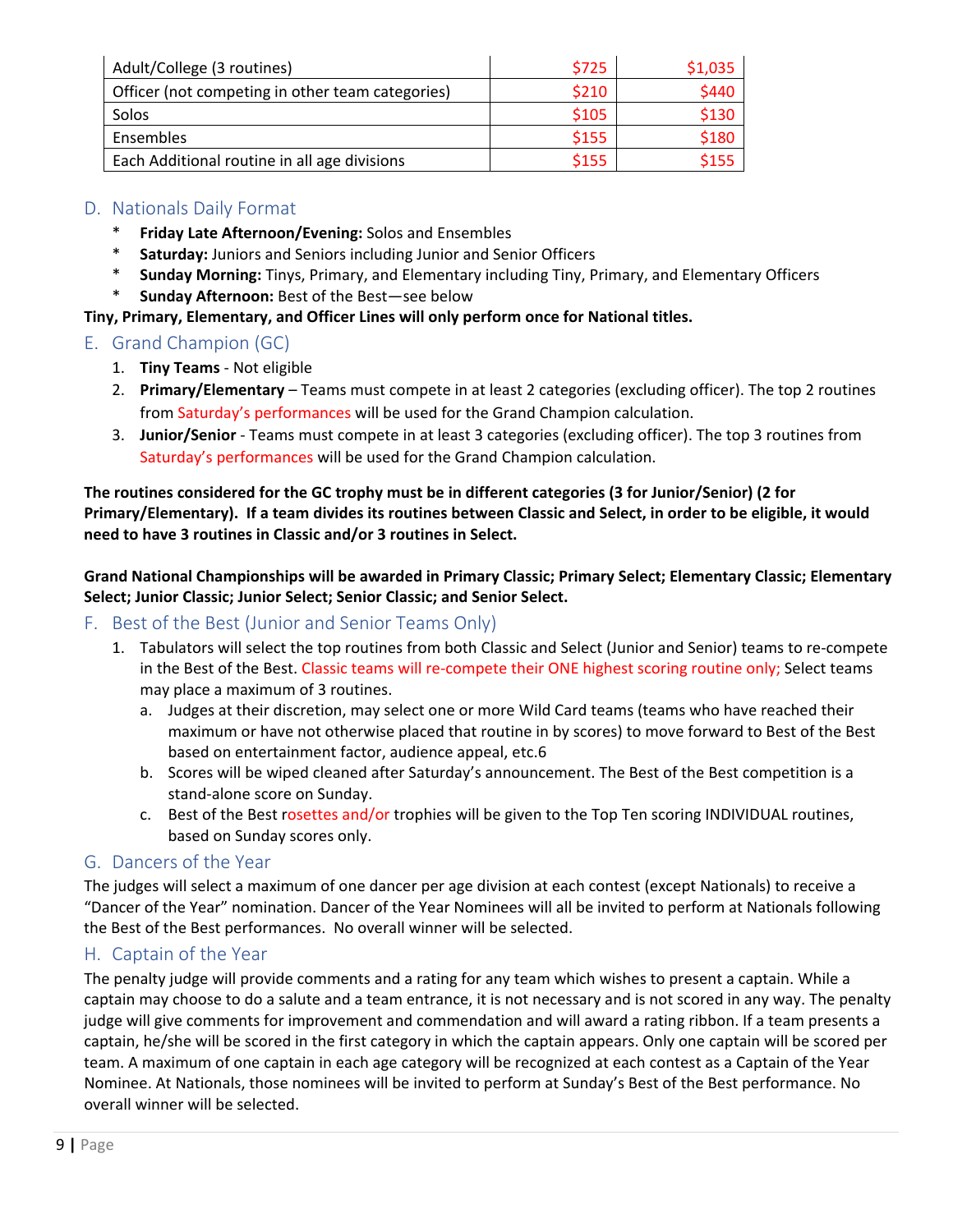# I. Nationals Award Structure

#### 1. **Friday**

Solos and Ensembles:

Placements by age division and competitive levels: Tinys; Primary Classic and Select; Elementary Classic and Select; Junior Nova, Classic and Select; Senior Nova, Classic and Select

#### 2. **Saturday**

Junior Teams:

- Junior Nova, Classic, Select: All Category Awards (Classic Pom; Select Pom, etc.)
- \* 5 Judges' Elite Awards (Technique; Show Design; Choreography; Showmanship; Entertainment)
- \* Grand Champion in Junior Classic; Junior Select
- \* Announcement of routines moving forward to Best of the Best on Sunday

Senior Teams:

- Senior Nova, Classic, Select: All Category Awards (Classic Pom; Select Pom, etc.)
- \* 5 Judges' Elite Awards (Technique; Show Design; Choreography; Showmanship; Entertainment)
- Grand Champion in Senior Classic; Senior Select
- \* Announcement of routines moving forward to Best of the Best on Sunday

#### **NO MEDALS will be awarded for Saturday's routines**

3. **Sunday**

Tiny, Primary and Elementary Teams:

- Placements in each category
- \* Medals for 3 highest scoring routines in each AGE category
- \* Grand Champion in Primary Classic and Select; Elementary Classic and Select
- \* 5 Judges' Elite Awards (Technique; Show Design; Choreography; Showmanship; Entertainment) Junior Teams:
- Best of the Best –Top 10 Junior Classic; Top 10 Junior Select
- \* Medals for the highest scoring routines of the day in Junior Classic; Junior Select

#### Senior Teams:

- Best of the Best Top 10 Senior Classic; Top 10 Senior Select
- \* Medals for the highest scoring routines of the day in Senior Classic; Senior Select

Medals will only be awarded on Sunday to the 3 highest scoring routings of the day in Primary Classic; Primary **Select; Elementary Classic; Elementary Select; Junior Classic; Junior Select; Senior Classic; Senior Select**

**Best of the Best winners will receive an individual award (Pin, patch, etc.)**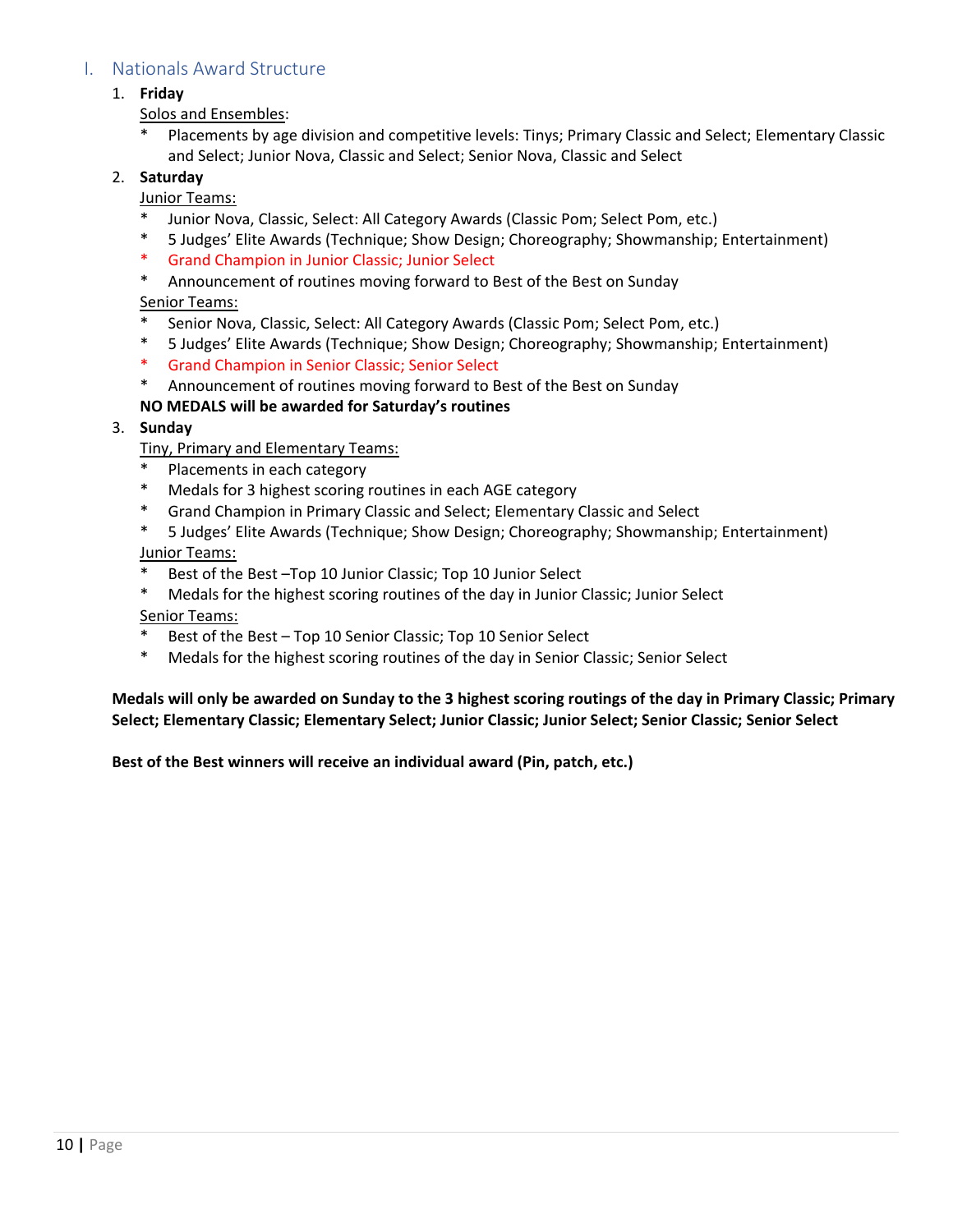# SOLO AND ENSEMBLE COMPETITIONS

- 1. Awards: Team award guidelines are to be observed in solo competitions. (minimum 1st-3rd place for trophies; 50% guideline) SEE VII A‐C.
- 2. **Competitive Levels:** Nova, Classic and Select guidelines as well as judges' discretion guidelines apply to solo/ensembles as well. SEE II AND III.
	- a. Nova Dancers‐‐‐limited to 1 routine per contest.
	- b. Soloists cannot compete in more than one competitive level.
- 3. **Eligibility:** See Team Guidelines I and II.
- 4. **Guideline for Age/Level Winners:** There are two main solo events during the SCAU season: Pageant and fall preliminaries. Fall preliminaries lead to the crowning of Miss/Mr. Showcase of Stars. The PAGEANT winners may not hold the same title twice (age and level) or compete at a lower level. If a dancer is a pageant winner, he/she/they must compete up a level for any future SCAU contests (including Nationals). The only exception would be Senior Select Pageant Winners – they may compete in the preliminary events in the Fall but may not compete at Pageant or Nationals again.

#### Examples:

- \* Junior Classic Pageant winner must compete in Junior Select
- **Elementary Select Pageant winner must complete in Junior Classic**
- \* Senior Select Pageant winner can compete in the Fall but will not be able to compete for the Senior Select Pageant title again or Nationals
- 5. **Nationals Solos**: Solos competed at Nationals are an open event. Because the National Championships are the final event of the SCAU season, winners of National Championship titles of any division are not restricted in competing for future seasons at pageant or fall preliminaries.
- 6. **Pageant:**
	- a. All pageant participants must have competed in a minimum of 1 fall/winter solo preliminary event. No video entries will be accepted.
	- b. All contestants will compete in preliminary competition and model their evening wear.
	- c. Pageant Scoring:
		- \* Gown Modeling (Friday evening; all contestants)
		- \* Preliminary Competition (Saturday morning/afternoon; all contestants)

Saturday finalists are announced at the beginning of the evening finale and will re-compete their solos **on Saturday night. All ages' evening wear score from Friday will be added to their Saturday preliminary score.** 

**All Categories: Saturday's preliminary TOTAL score (minus the low score) will be added to Saturday's final scores (minus the low score) for a final total.**

- d. Pageant Awards: These awards may be given on Saturday night at the pageant:
	- \* Winners in each age/competitive level: Crown, Sash, Trophy
	- \* 1st through 4th runners up: Trophy
	- \* Special Awards for Congeniality; Production Dancer; Evening Wear/Gown
	- \* If there are male and female dancers in an age category, a Mr and a Miss award will be given